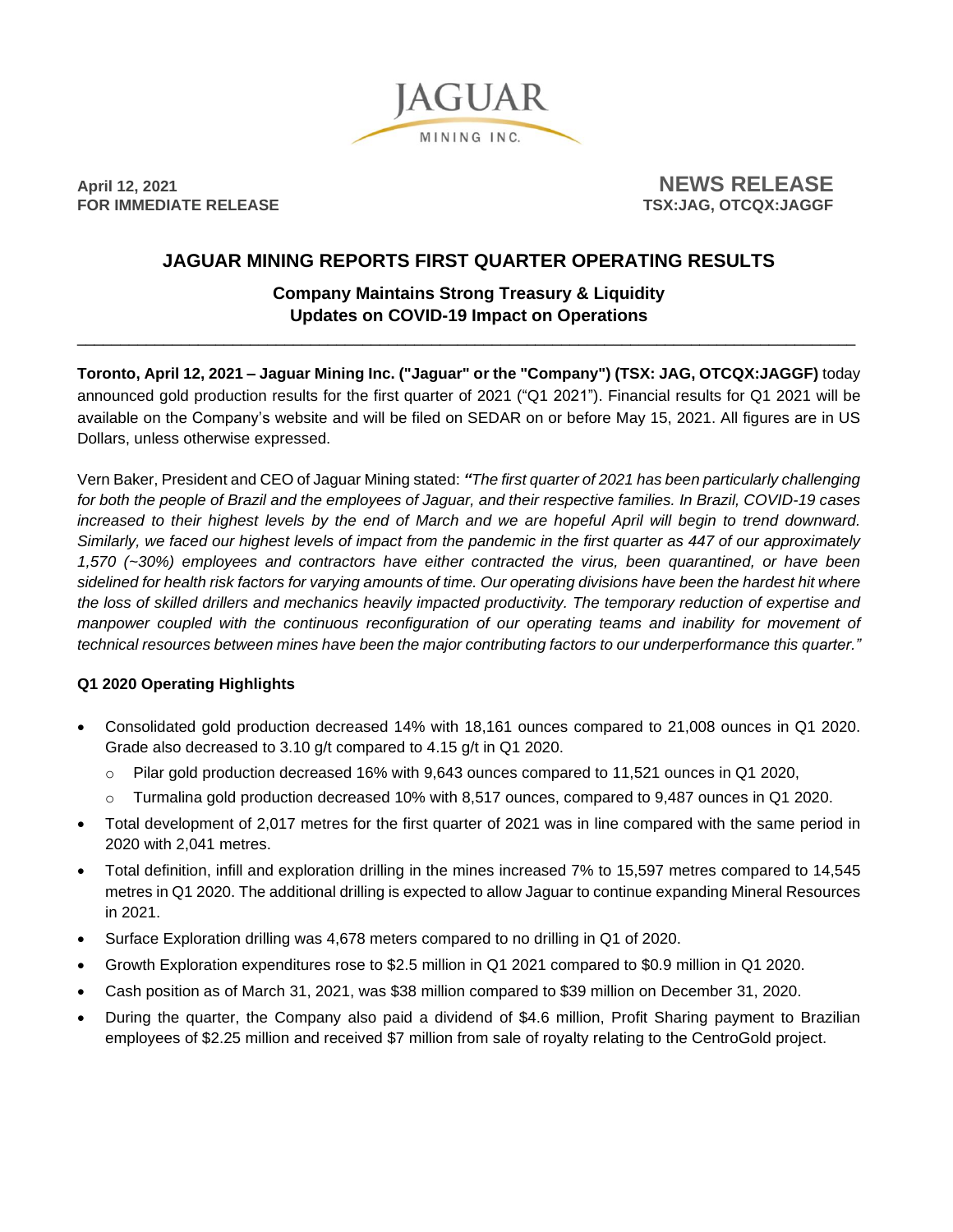Vern continued: *"Operating teams challenged with COVID-19 related absences and constraints meant that efforts* were focused in lower grade areas closer to surface which mitigated tonnage loss but resulted in lower grades and *gold production. The teams continued investing in exploration, reserve definition, and development throughout the quarter. Jaguar´s focused efforts to improve productivity and build sustainability within the mines continued* throughout the quarter and those efforts position the mines well to recuperate from the pandemic. Both surface and *underground exploration work progressed with the goal of building our organic growth profile. Jaguar´s support* teams have done an excellent job of managing the external forces to help keep our operating teams focused on *the safety and productivity of our mines."*

| <b>Quarterly Summary</b>                            | Q1 2021   |              |         | Q1 2020   |         |              |
|-----------------------------------------------------|-----------|--------------|---------|-----------|---------|--------------|
|                                                     | Turmalina | <b>Pilar</b> | Total   | Turmalina | Pilar   | <b>Total</b> |
| Tonnes milled (t)                                   | 105,000   | 102.000      | 207,000 | 75,000    | 101,000 | 176,000      |
| Average head grade (g/t)                            | 2.84      | 3.37         | 3.10    | 4.37      | 3.98    | 4.15         |
| <b>Recovery %</b>                                   | 88.7%     | 86.7%        | 87.7%   | 90.4%     | 88.9%   | 89.5%        |
| Gold ounces                                         |           |              |         |           |         |              |
| Produced (oz)                                       | 8.517     | 9.643        | 18,161  | 9.487     | 11.521  | 21,008       |
| Sold (oz)                                           | 8,426     | 9,250        | 17,677  | 8,853     | 11,787  | 20,640       |
| Development                                         |           |              |         |           |         |              |
| Primary (m)                                         | 553       | 325          | 878     | 1,073     | 366     | 1,439        |
| Secondary (m)                                       | 575       | 563          | 1,138   | 279       | 323     | 602          |
| Definition, infill, and<br>exploration drilling (m) | 8,868     | 6.729        | 15,597  | 8.076     | 6.469   | 14,545       |

The table below summarizes Q1 2021 operating results compared to Q1 2020:

Commenting on the coming quarter Vern continued: "*The second quarter is expected to start slowly for our* production teams as COVID-19 rates appear to be now peaking in Brazil. Pandemic protocols from all government entities and our Company are likely to remain fully in place for several weeks until rates of infection have trended down significantly, and hospital ICU capacity usage drops below 90%. Jaguar is working with our local communities and with industry groups to ensure a consistent approach to supporting the hospitals and local governments in the battle with the pandemic. Jaquar's protocols appear to be helping as the rates of COVID-19 infection across all our sites is beginning to drop. We currently do not know the timing of Brazil's recovery from the peak rates occurring, but we expect that as protocols and absenteeism ease up, the second quarter will be a recuperation period with production levels moving back toward our sustainable rates. Vaccination rates are accelerating in Brazil and it is likely that operations will return to normal by the third quarter. Considering the unknown timeframe and impacts of the pandemic for the next several months, Jaguar will update the market regarding its production guidance once normal operating protocols resume. I am very confident that our sustainable rate of 100,000 ounces per year will be returned to quickly once limitations are removed from our operating teams. We have and will continue to invest in our exploration team and our well-situated properties. This investment has built up over the last year and we are *beginning to see the true potential for organic growth that we expected."* 

## **Risks and Mitigating Factors**

Jaguar is maintaining its social licenses to operate in all sites throughout Brazil and continues to deliver on its ethical and collaborative partnerships with employees, suppliers, local communities and unions. During this COVID-19 pandemic, the Company has formulated a formal COVID-19 Action Plan which has been adopted company-wide. The Action Plan is committed to sustainability while implementing increased health and safety initiatives with all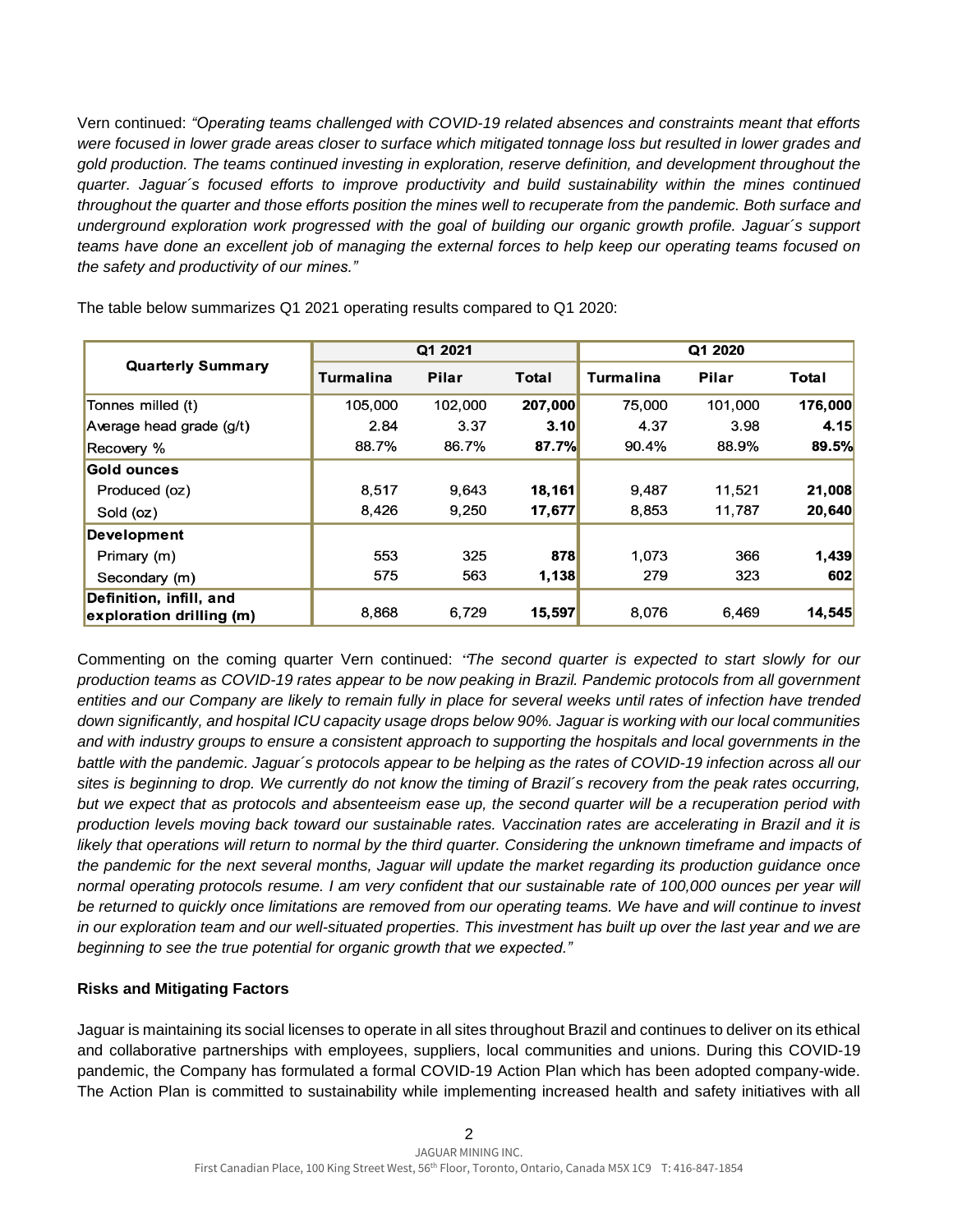stakeholders, emphasizing the protection of employees and their employment.

COVID-19 remains the largest question mark for all companies. At any time, state and federal government mandates may change and any mandate that would result in the shutdown of operations will affect the Company's production. As well, the pandemic may impact the availability of our workforce or supplies. Jaguar is not able to predict the consequences of the pandemic over the next several months and hence is unable to project the impact on production at the current time.

#### **Qualified Persons**

Scientific and technical information contained in this press release has been reviewed and approved by Jonathan Victor Hill, BSc (Hons) (Economic Geology - UCT), Senior Expert Advisor Geology and Exploration to the Jaguar Mining Management Committee, who is also an employee of Jaguar Mining Inc., and is a "qualified person" as defined by National Instrument 43-101 – *Standards of Disclosure for Mineral Projects* ("NI 43-101").

## **The Iron Quadrangle**

The Iron Quadrangle has been an area of mineral exploration dating back to the 16th century. The discovery in 1699–1701 of gold contaminated with iron and platinum-group metals in the southeastern corner of the Iron Quadrangle gave rise to the name of the town Ouro Preto (Black Gold). The Iron Quadrangle contains world-class multi-million-ounce gold deposits such as Morro Velho, Cuiabá, and São Bento. Jaguar holds the second largest gold land position in the Iron Quadrangle with just over 25,000 hectares.

#### **About Jaguar Mining Inc.**

Jaguar Mining Inc. is a Canadian-listed junior gold mining, development, and exploration company operating in Brazil with three gold mining complexes and a large land package with significant upside exploration potential from additional mineral claims. The Company's principal operating assets are located in the Iron Quadrangle, a prolific greenstone belt in the state of Minas Gerais and include the Turmalina Gold Mine Complex and Caeté Mining Complex (Pilar and Roça Grande Mines, and Caeté Plant). The Company also owns the Paciência Gold Mine Complex, which has been on care and maintenance since 2012. The Roça Grande Mine has been on temporary care and maintenance since April 2019. Additional information is available on the Company's website at www.jaguarmining.com.

#### **For further information, please contact:**

Vern Baker Chief Executive Officer vernon.baker@jaguarmining.com 416-847-1854

Hashim Ahmed Chief Financial Officer hashim.ahmed@jaguarmining.com 416-847-1854